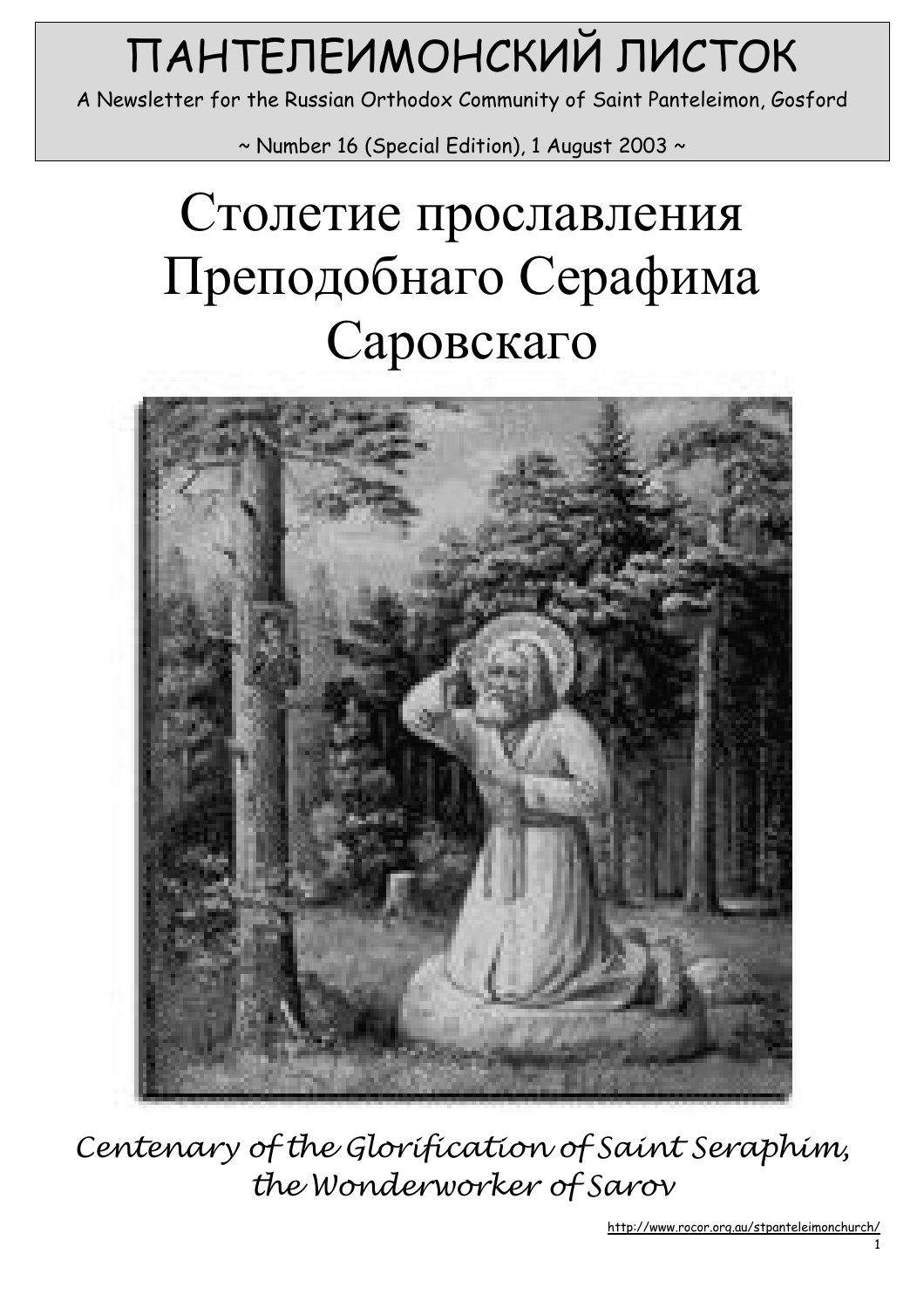Saint Seraphim was born near the city of Kursk in Russia in 1759. His father and mother, who were good Christians, gave him the name Prokhor. Prokhor's father died when was only three years old. When Prokhor was seven, a great miracle happened. He was playing at the top of a bell-tower on a church that was being built, and fell to the ground! But God saved him from harm. Not even one of his bones was broken.

When he was around ten years old, Prokhor became very sick. He had a dream in which the Mother of God appeared to him and told him that he would get better. A few days later, the Kursk-Root (Куркая-Коренная) Icon of the Mother of God was brought to his village (the same icon that we had with us in Gosford last year). Praying before it with his mother, he was healed of his sickness.

When Prokhor grew up, he wanted most of all to live in a monastery and serve God. His mother blessed him with a cross that he wore for the rest of his life. He went first to the old Christian city of Kiev. A holy monk there told him to go to the monastery of Sarov, where he stayed for the rest of his life.

Prokhor was nineteen years old when he started to live in the monastery. He was given different jobs to do: baking bread and prosphora, woodwork, making little wooden crosses, and making wooden toys for children.

For several years, Prokhor simply lived at the monastery and shared in the work and prayers of the monks. He then became a monk. When one becomes a monk (or nun), there is actually a special church service performed, in which the person promises to live obediently in the monastery all their life, to not eat meat, get married, or try and become rich, and in which they are given a new name. Prokhor's new name was Seraphim (Серафимъ).

As the years went by, the monk Seraphim became a deacon and then a priest. When he was a deacon, our Lord Jesus Christ himself appeared to him in church. Another time, when he was sick, the Mother of God and the Holy Apostles Peter and John appeared to him. During his life, the Mother of God appeared to Saint Seraphim 12 times.

After a few years, Saint Seraphim was allowed to live by himself in the forest close to the monastery, where he could concentrate more on his prayers. He prayed and read holy books most of the day, and spent a little time growing vegetables and keeping bees. All the forest animals would come to his hut. A huge bear even came, and allowed Saint Seraphim to feed him bread.

Once the bear came when Saint Seraphim had some visitors. They were terrified, but Saint Seraphim told the bear to not scare the people, and asked him to bring a treat for the guests. About two hours later, the bear came back with a honeycomb for Saint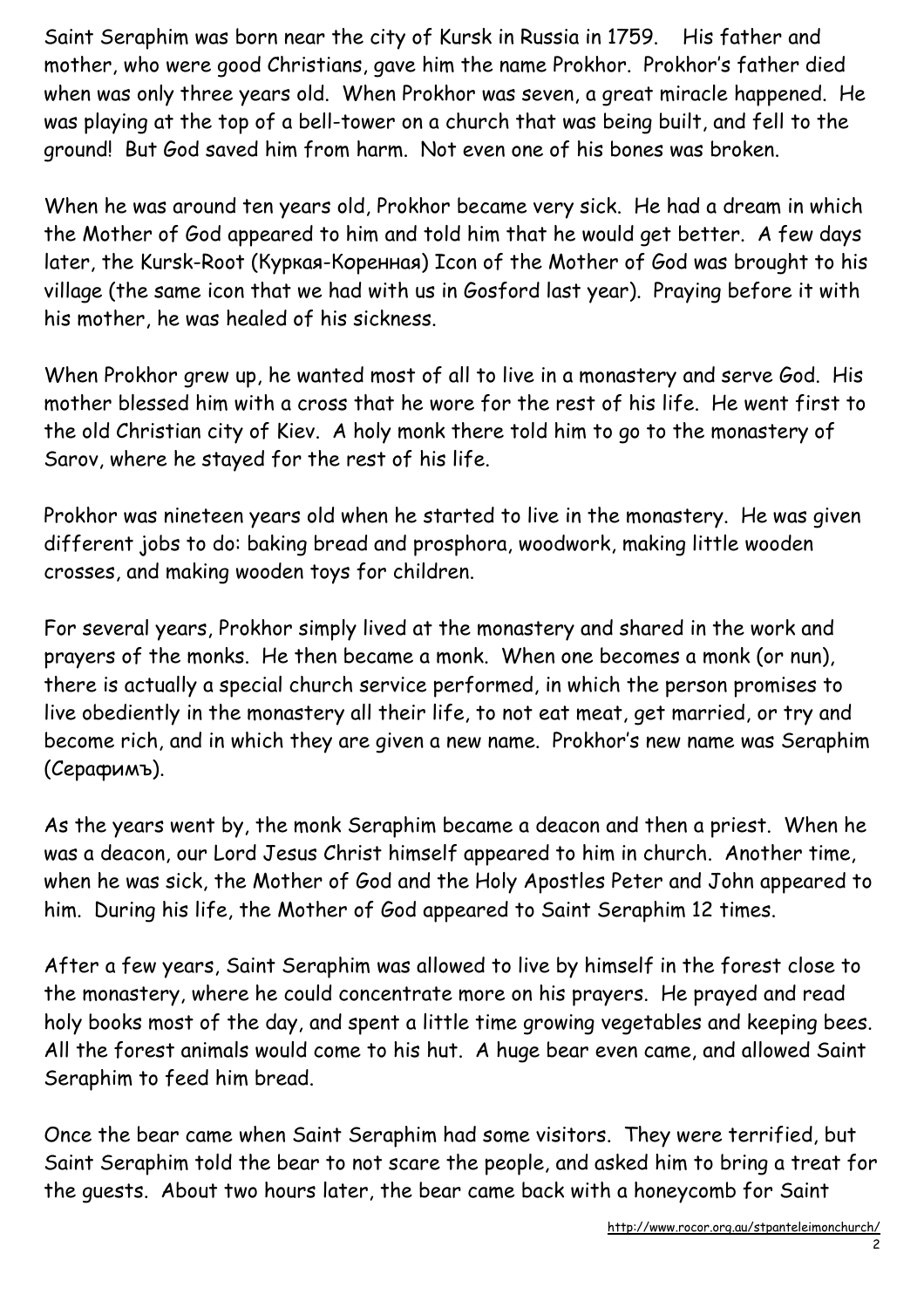Seraphim and his visitors to eat! Saint Seraphim is often depicted together with a bear.

One day, some robbers went to Saint Seraphim's hut, thinking that he would have lots of gold. They bashed him terribly and searched his hut, but found nothing. After that, Saint Seraphim could not stand up straight again. But when soldiers caught the robbers, Saint Seraphim asked that they be forgiven.

Every day of the year, Saint Seraphim would say "Христосъ Воскресе!" ("Christ is Risen!") This is because he was full of happiness that our Lord Jesus Christ had risen from the dead, setting us free from sin and death. His face was always shining with joy. He was full of love for everyone.

Saint Seraphim especially liked to pray in front of two icons. One was the Icon of our Lord Jesus Christ "Not made by Hands" («Нерукотвореннаго») and the other was the beautiful "Tender Feeling" («Умиление») Icon of the Mother of God.

Once, Saint Seraphim kneeled on a rock to pray for 1000 nights and days! In many icons, he is shown kneeling on this rock and praying with his hands lifted up. He prayed, "God have mercy on me, a sinner!"

Saint Seraphim lived a good and holy life. People came in thousands from all over Russia to see him. God allowed him to see into the future, and Saint Seraphim often warned people about the terrible things that would happen in the Russian Revolution in 1917.

Saint Seraphim died on January  $15<sup>th</sup>$ , 1833, whilst praying in front of his icons. There were many miracles after he died. In 1903, he was officially recognized as a saint. 350 000 people came to the special church service on that day, including the Tsar, Nicholas II, and all his family.

We remember Saint Seraphim on two days of the year: the day that he died, January  $15<sup>th</sup>$  (January 2<sup>nd</sup> on the Church calendar), and the date that he was declared a saint, August  $1^{st}$  (July 19<sup>th</sup>). August  $1^{st}$  2003 is the 100<sup>th</sup> anniversary of Saint Seraphim's official recognition as a saint. This will be a very special day in our Church.

So important is this day that our Synod of Bishops has prepared a special "Epistle of the Synod of Bishops on the 100th Anniversary of the Glorification of Saint Seraphim of Sarov." The Synod has also directed that Saint Seraphim's name be mentioned at the conclusion of each service from the day of the feast up until January 15<sup>th</sup> 2004, the next feast of Saint Seraphim. Vladika Hilarion has also issued a special ukase (or resolution) on the occasion, directing that each parish and monastery liturgically celebrate the feast, and that the Epistle of the Synod of Bishops be read aloud in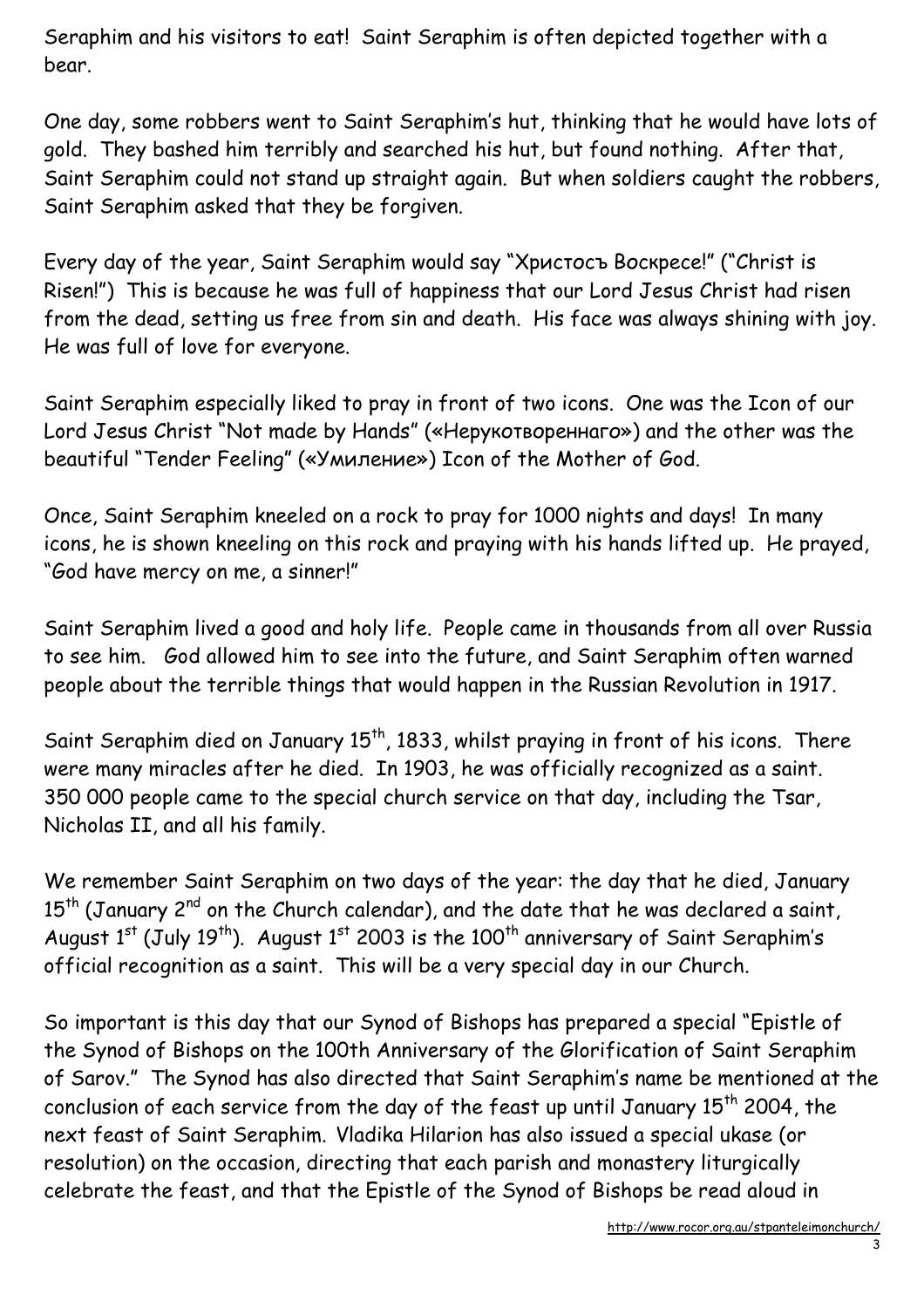church. Although it will not be possible to have a service in Gosford on this occasion, the text of the Synod's epistle is reprinted here in Russian and English. Enclosed as a blessing on this joyous occasion in the life of our Church are copies of an icon of Saint Seraphim and of his beloved «Умиление» Icon of the Mother of God.

#### ПОСЛАНИЕ АРХИЕРЕЙСКОГО СИНОДА

#### к 100-летию со дня прославления преподобного Серафима Саровского

Возлюбленные о Господе клир и паства нашей Русской Зарубежной Церкви,

#### Христос Воскресе!

Многие из нас, рассуждая о темноте современных шатаний человечества, о господствующих в теперешнем мiре злобе, ненависти, вражде, разделениях и соблазнах; считают, что во всем этом виноваты «сильные мiра сего» и люди, которые нас не понимают, не разделяют наши взгляды. Наблюдая за событиями в мiре, который везде страдает и злобствует, мы любим указывать на грехи, ошибки и недостатки окружающих нас людей, наших врагов, забывая, как говорит народная мудрость, «заглядывать в свой огород». Вспомним апостола Павла, который предупреждал древних христиан о том, что многие из-за нас, верующих, не обратятся к Богу, не придут в Церковь, потому что в нас они не видят истинных последователей Воскресшего Христа, которые бы сияли Его святостью, любовью, смирением, милосердием; которые бы в поведении своем, словах и делах насаждали Царство Божие на этой грешной земле. В наших семьях и общинах люди не видят, чтобы они являлись примером, живой и убедительной проповедью православного христианства, которая бы зажигала сердца людей, воодушевляя их на служение Богу. И, действительно, если мы посмотрим на нашу жизнь: жизнь православного человека далеко не сияет добродетелями евангельскими. Мы, хотя и называемся православными христианами, но не стремимся стяжать в себе духа Христова, духа любви, терпения, мира, благорасположения, взаимопомощи.

Но не будем отчаиваться, братие и сестры, а будем, по мере сил, тянутся к Богу, взирая на пример преподобного Серафима, Саровского чудотворца, и стараться «проводить добродетельную жизнь, чтобы люди, увидев добрые дела, прославляли Бога, в день посещения» (I Петр. 2, 12). Из жизнеописания преподобного Серафима видно, что он был примером истинного христианства. Он жил как свидетель Воскресения Христова, как знающий Воскресшего, и провозглашал эту истину своим святым житием, воплощая в жизнь слова апостола Павла: «Поминай Господа Иисуса, восставшего от мертвых...» Он своей пасхальной радостью о Христе Воскресшем, святостью жизни, подвигами и наставлениями привел многих, «отчужденных от жизни Божией» (Еф. 4, 18) к Его благодати, милости и любви. Преподобный всегда наставлял: «Стяжи дух мирен (или спасайся сам) , и тысячи вокруг тебя спасутся», исполняя эти слова на деле. Один из пастырей нашей Церкви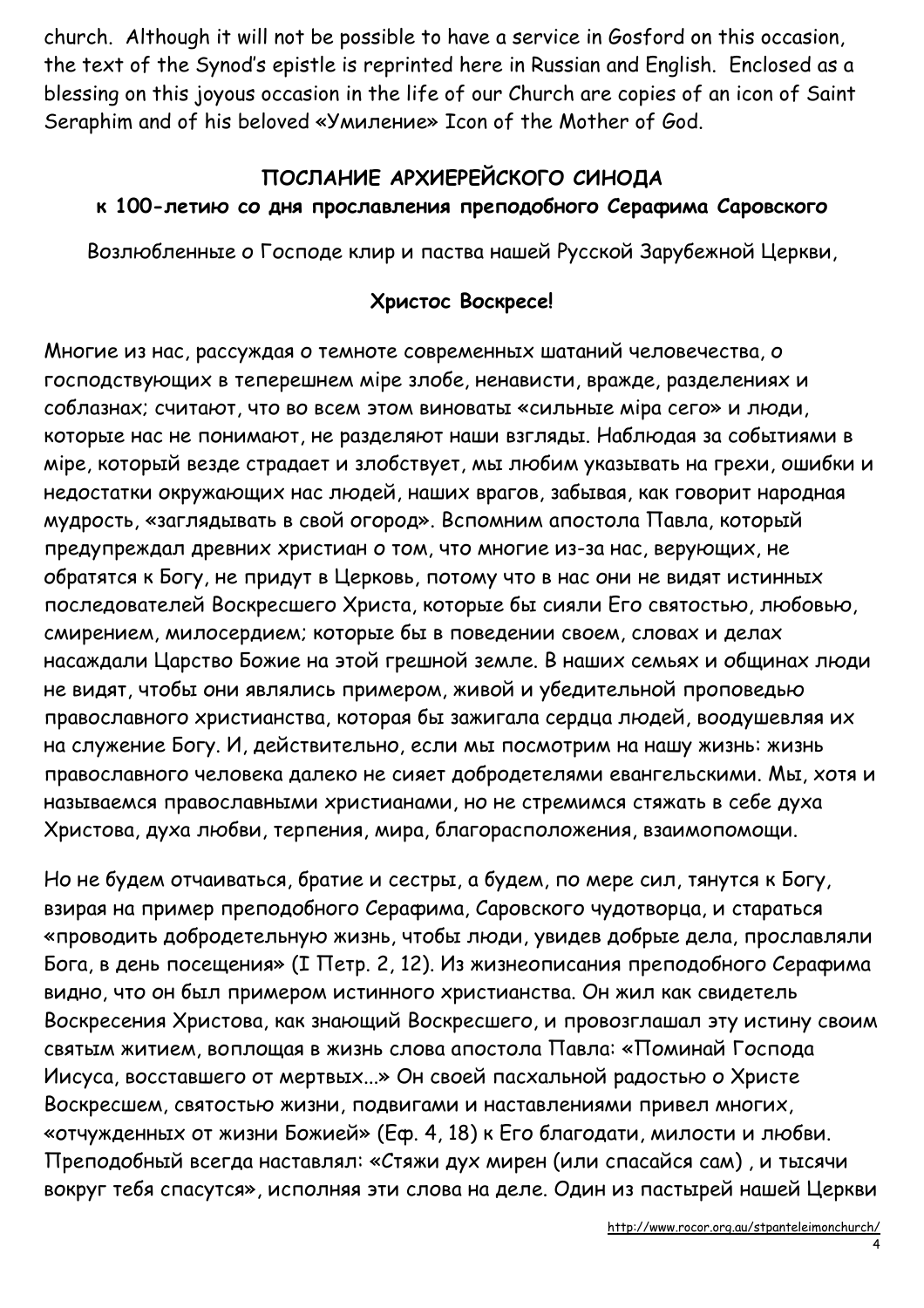рассказывал о том, как один инженер, его прихожанин, работал в каком-то учреждении, где среди людей было много всякой вражды и волнений, а он не знал как себя вести, как бороться с этим искушением. Потом решил: буду молиться, и результаты сказались, скоро не только он успокоился, но стали спокойнее все те, которые с ним общались и чувствовали благоухание его жизни, ибо в нем был мирный дух и молитва мирная. Вот наше призвание – где мрак, где скорбь, где тяжело людям нести свой жизненный крест, мы должны быть светом Христовым, присутствием Его; это может быть скромная свеча, это может быть свет солнечный, подобно преподобному Серафиму, о чем свидетельствует его беседа с Мотовиловым «о цели христианской жизни», но, во всяком случае, будем стараться, активно стремясь к Богу, быть светом для окружающего нас падшего мiра, просвещая его и делая его менее злым и мрачным. Мы никогда не должны забывать, что несмотря на нашу греховность и недостоинство, мы все-таки являемся посланниками Божиими, и Он нас посылает в этот мiр, «во зле лежащий», для того, чтобы его освящать, приносить людям духовную радость о победе Жизни над смертью и ободрять их.

Дорогие о Господе отцы, братие, сестры и дети! С чувством пасхального ликования поздравляем всех вас, чад нашей Зарубежной Церкви; всех наших соотечественников как тех, с которыми мы в общении, так и всех тех, с которыми мы еще чаем единства в Истине, со знаменательным юбилеем 100-летия со дня прославления преподобного Серафима, который будет торжественно отмечаться не только всей Русской Церковью, но и всем православным мiром. Апостол Павел пишет: «Поминайте наставников ваших…» (Евр. 13, 7). Повинуясь указанному завету, и мы соберемся на праздничных богослужениях в наших храмах, чтобы почтить молитвами и песнопениями память нашего великого русского святого. Постараемся все изучить его жизнь и вдуматься в эту личность. Ясно, что наши хваления слишком недостаточны, чтобы изобразить всю высоту его славы у Бога и все его значение для нас. И, однако, мы будем воспевать его, ибо это необходимо и важно для нас самих. Важно потому, что, почитая святого, мы невольно сопоставляем свою жизнь с его жизнью и, видя ясно ту резкую разницу, какая лежит между нашей и его жизнью, побуждаемся хотя отчасти подражать ему. А это великая польза для нас, и на такую пользу указывает и апостол Павел, когда прямо повелевает, чтобы мы, поминая наставников своих, подражали вере и жизни их. И надо сказать, что только такое чествование преподобного Серафима, которое, по апостольскому завету, соединится с подражанием его вере и благочестию, его деятельному стремлению к Богу, явится вполне достойным с нашей стороны прославлением его памяти.

Празднуя в сие нелегкое для России и всего мiра время славный 100-летний юбилей церковного прославления преподобного Серафима, воззовем из глубины сердец наших: «спасай нас молитвами твоими, Серафиме, преподобне отче наш» (из тропаря). Помолимся ему о том, чтобы в сердце каждого из нас воскрес Христос,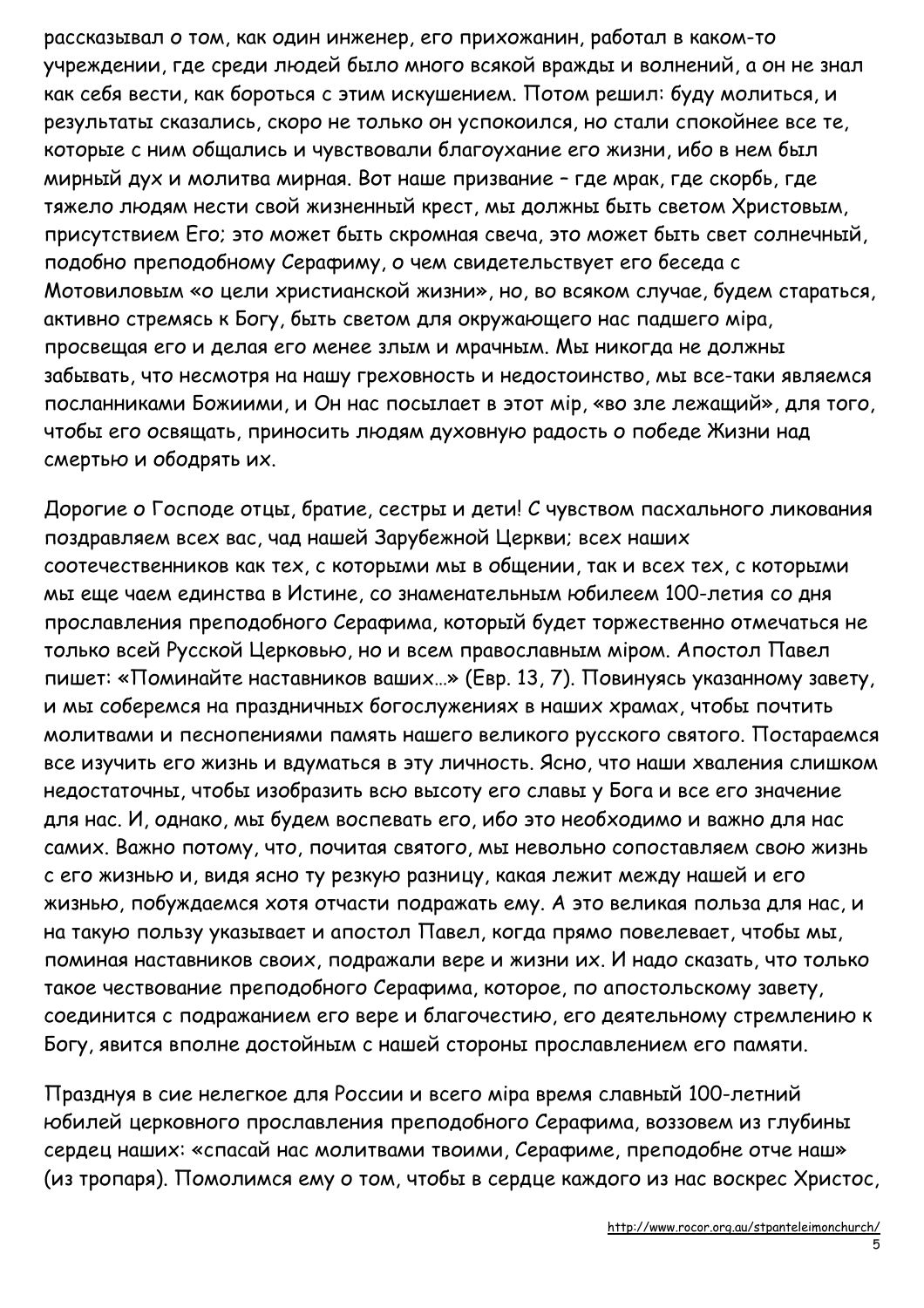чтобы оно стало Живоносным Гробом, в Котором сияет Божиим светом, светом вечности Воскресший Богочеловек! Да воскреснет Бог и в сердцах всех русских людей! Да расточатся все враги Божии и страждущего Отечества нашего! Да возрадуется и возвеселится Русь о Воскресшем Спасителе своем и о Преподобном своем, призывающем русский народ к покаянию, возрождению, возвращению к своим историческим корням. Да поможет нам Господь внять его призыву: «Стяжи дух мирен…». Услышим же, почувствуем и пойдем.

Молитвенно желаем всем провести этот всерадостный юбилей во здравии и благополучии, в радости духовной и в ощущении победной силы Добра и Красоты, в озарении Света Воскресения Христова, Которого тьма века сего не в силах объять!

С пасхальной радостью о Христе Воскресшем,

### † Митрополит ЛАВР, Председатель Архиерейского Синода

† Архиепископ МАРК † Епископ КИРИЛЛ † Епископ АМВРОСИЙ † Епископ ГАВРИИЛ † Епископ МИХАИЛ † Епископ АГАПИТ

1/14 мая 2003 Св. прор. Иеремии

## Epistle of the Synod of Bishops on the 100th Anniversary of the Glorification of St. Seraphim of Sarov

To the Clergy & Flock of Our Russian Church Abroad, Beloved in the Lord

## CHRIST IS RISEN!

Many of us, when discussing the darkness of mankind's contemporary vicissitudes, the evil, hatred, enmity, divisions and temptations which hold sway in today's world, consider that in all of this the "mighty of this world" are to blame, those who do not understand us, do not share our views. Observing events in the world, which everywhere suffers and is the object of malice, we love to point out the sins, errors and failings of those who surround us, our enemies, forgetting that folk wisdom tells us "to look to our own garden." Let us remember the Apostle Paul, who warned the early Christians that because of us believers many will not turn to God, will not come to the Church, because they will not see in us true followers of the risen Christ who shine with His holiness, love, humility, loving-kindness; who in their behaviour, words and deeds would establish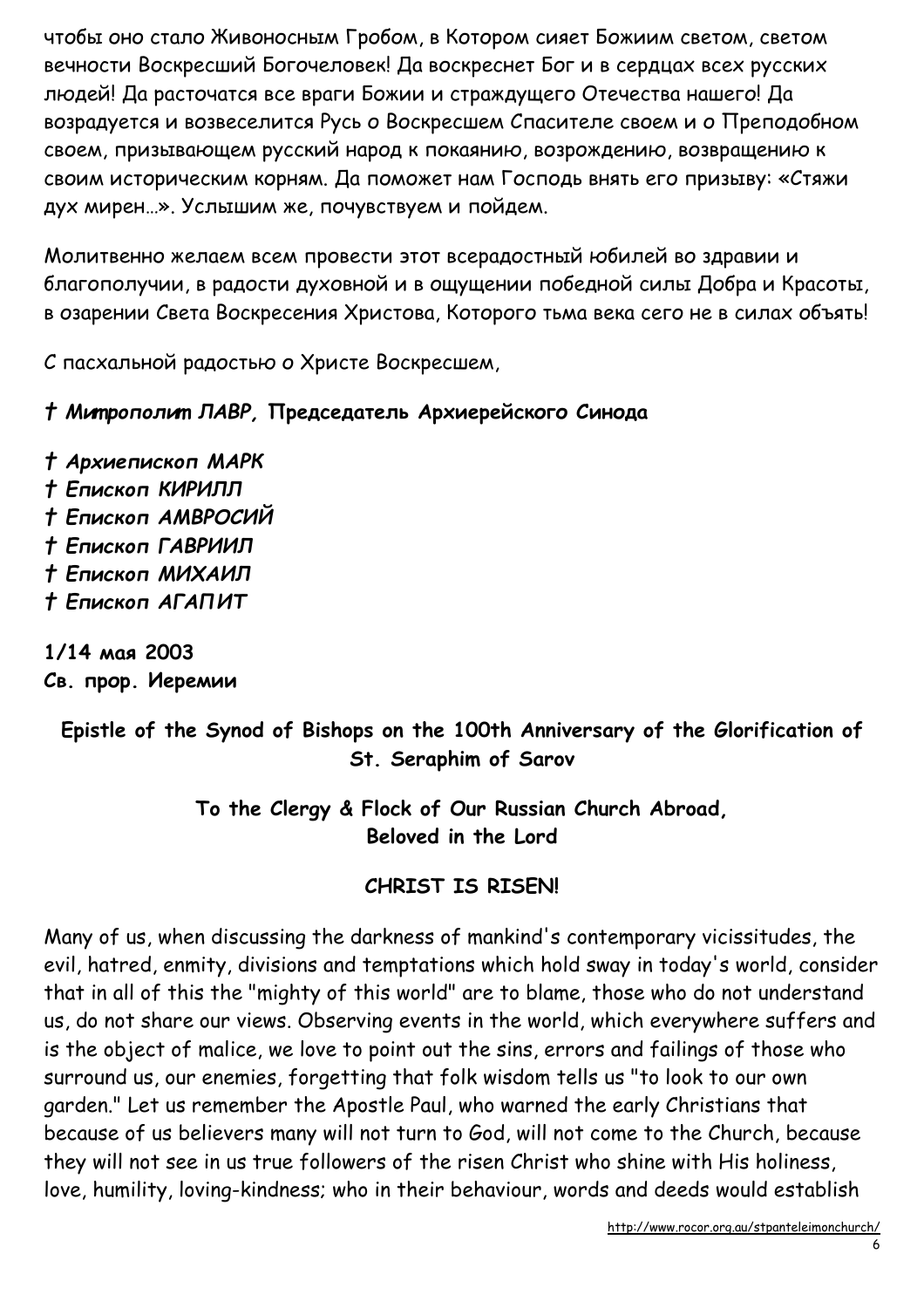the kingdom of God in the midst of this sinful world. In our families and communities people do not see that they are supposed to be an example, a living and persuasive preaching of Orthodox Christianity, to enkindle the hearts of men, inspiring them to serve God. And in actual fact, if we look at our life, the life of the Orthodox man is far from resplendent with the virtues of the Gospel. Even though we may call ourselves Orthodox Christians, yet do we not strive to acquire within ourselves the spirit of Christ, the spirit of love, patience, peace, a good disposition, mutual help.

Yet let us not despair, brethren and sisters, but let us, to the extent we are able, strive towards God, looking to the example of Saint Seraphim, the wonder-worker of Sarov, and let us try to lead a virtuous life, that men "may by [our] good works, which they shall behold, glorify God in the day of visitation" (I Pet. 2: 12). It is obvious from the life of Saint Seraphim that he was an example of true Christianity. He lived as a witness to the resurrection of Christ, as one who knew the Resurrected One, and proclaimed this truth by his holy life, embodying in his way of life the words of the Apostle Paul: "Remember the Lord Jesus Who rose from the dead!" By his paschal joy in the resurrected Christ, his holiness of life, ascetic struggles and instructions he led many who were "alienated from the life of God" (Eph. 4: 18) to His grace, mercy and love. The saint always taught: "Acquire the spirit of peace (or, save yourself), and a thousand will be saved around you;" and he fulfilled these words in deed. One of the pastors of our Church has related how a certain engineer, a parishioner of his, was working for some firm where enmity and turmoil was rife among the staff, and he did not know what to do, how to withstand this temptation. Later he decided to pray, and results were immediately forthcoming: he not only grew calm himself, but all those with whom he came into contact grew calmer and sensed the sweet savour of his life, for there was within him a peaceful spirit and peaceful prayer. This is our plea: where there is darkness, where there is sorrow, where it is difficult for men to bear the cross of their life, we must be the light of Christ, His presence. This can be a modest candle, or it can be the light of the sun, like Saint Seraphim, of which his conversation with Motovilov bears witness "concerning the purpose of the Christian life;" but, in any event, we must exert ourselves, actively striving towards God, to be a light for the fallen world which surrounds us, illumining it and making it less evil and dark. We must never forget that, despite our sinfulness and unworthiness, we are still emissaries of God, and He is sending us into this world "which lieth in evil," that we may sanctify it, may bear unto men the spiritual joy over the victory of Life over death, and to give them heart.

Fathers, brethren, sisters and children, dear in the Lord! With a sense of paschal celebration we greet all of you, the children of our Church Abroad, all of our compatriots, both those with whom we are in communion and all those with whom we still hope for unity in the Truth on the remarkable jubilee of the centennial anniversary of the glorification of Saint Seraphim, which will be solemnly marked not only by the whole Church of Russia, but by the whole Orthodox world as well. The Apostle Paul writes: